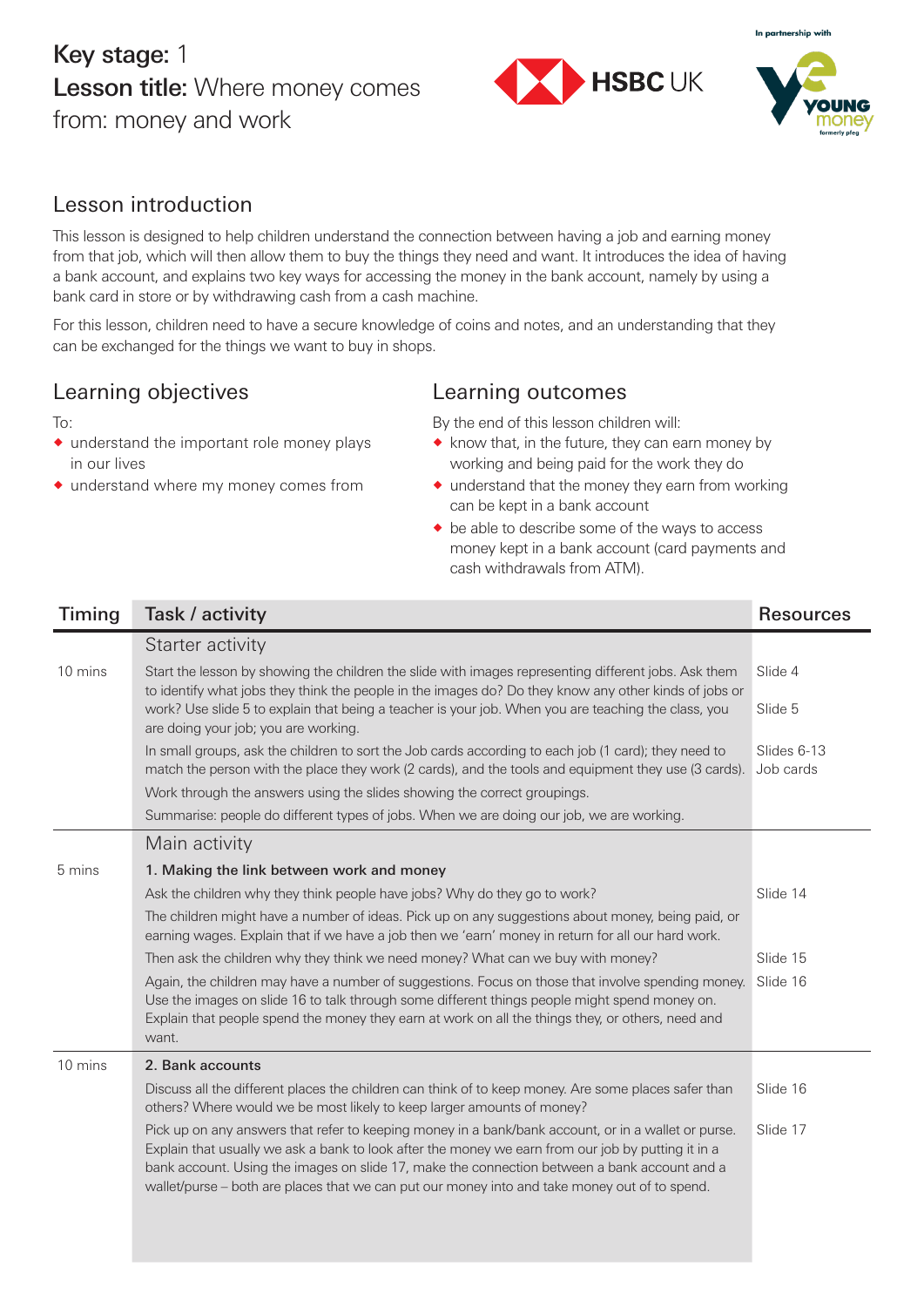| Timing  | Task / activity                                                                                                                                                                                                                                                                                                                                                                                                                         | <b>Resources</b>         |
|---------|-----------------------------------------------------------------------------------------------------------------------------------------------------------------------------------------------------------------------------------------------------------------------------------------------------------------------------------------------------------------------------------------------------------------------------------------|--------------------------|
|         | Show the slide with the three pictures on slide 18. Can the children explain what story the<br>pictures are trying to convey? What is the link between them?                                                                                                                                                                                                                                                                            | Slide 18                 |
|         | After some discussion, use slide 19 to explain the Chef story sequence: (1) the Chef does<br>her job; (2) she earns money in return for all her hard work; (3) the money goes into her bank<br>account. See if they can retell the story with a different job.                                                                                                                                                                          | Slide 19                 |
| 10 mins | 3. Paying by bank card                                                                                                                                                                                                                                                                                                                                                                                                                  |                          |
|         | Ask the children if they know how we can get money out of our bank account?                                                                                                                                                                                                                                                                                                                                                             | Slide 20                 |
|         | Pick up on any answers that mention bank cards, card machines, or cash machines.                                                                                                                                                                                                                                                                                                                                                        |                          |
|         | Ask the children how a bank card can be used to pay for things in shops?                                                                                                                                                                                                                                                                                                                                                                | Slide 21                 |
|         | Show the image of a card machine: Has anyone seen one of these machines? Can anyone<br>explain how to use it to pay for things in a shop?                                                                                                                                                                                                                                                                                               |                          |
|         | Returning to the Chef's story: Tell the children that the Chef wants to use her bank card to buy<br>some food. Where in the story sequence would this happen?                                                                                                                                                                                                                                                                           | Slide 22                 |
|         | (1) the Chef does her job; (2) she earns money in return for all her hard work; (3) the money<br>goes into her bank account; (4) she goes to a shop; (5) to buy some food; (6) uses her bank<br>card to pay for the food; and (7) the money she spends is taken from her bank account.                                                                                                                                                  | Slide 23                 |
|         | Ask the children to use their cards to create their own story sequence choosing any of the<br>characters from the pack. Have them use their imagination to think of different shops and<br>things to buy.                                                                                                                                                                                                                               | Slide 24                 |
| 10 mins | 4. Paying with cash                                                                                                                                                                                                                                                                                                                                                                                                                     |                          |
|         | Ask: Do we always use a card to pay for things in shops? How else can we pay?                                                                                                                                                                                                                                                                                                                                                           | Slide 25                 |
|         | The children may have a number of ideas. Focus on any that include using coins and notes.<br>Explain that cash (coins and notes) can also be used to pay for the things we need and want.                                                                                                                                                                                                                                               | Slide 26                 |
|         | Show the image of a cash machine: Has anyone seen one of these machines? Can anyone<br>explain how to use it to get money from our bank account?                                                                                                                                                                                                                                                                                        | Slide 27                 |
|         | Emphasise that the card you insert into the cash machine is the same bank card you put into a<br>card reader to pay for things in a shop.                                                                                                                                                                                                                                                                                               |                          |
|         | Returning to the Chef's story: Tell the children that the Chef wants to use cash to buy some<br>food, but she needs to get the cash from her bank account first. Where in the story sequence<br>would this happen?                                                                                                                                                                                                                      | Slide 28                 |
|         | (1) the Chef does her job; (2) she earns money in return for all her hard work; (3) the money<br>goes into her bank account; (4) she goes to a cash machine to withdraw some cash using her<br>bank card; (5) the money she withdraws is taken from her bank account; and (6) she goes to a<br>shop; (7) buys some food; and (8) pays in cash.                                                                                          | Slide 29                 |
|         | Ask the children to use their cards to again create their own story sequence choosing any of<br>the characters from the pack. Have them use their imagination to think of different shops and<br>things to buy. Encourage the children to talk about who will use or enjoy the items bought.                                                                                                                                            | Slide 30                 |
|         | Finally, ask the children to change their story sequence again to paying by bank card. Can they<br>remember which cards need to be moved or replaced?                                                                                                                                                                                                                                                                                   |                          |
|         | Plenary                                                                                                                                                                                                                                                                                                                                                                                                                                 |                          |
| 15 mins | Note: We have included three plenary options with this lesson to allow options if time is limited<br>and for different age groups/abilities. If time allows, Option 1 can be combined with either of<br>Option 2 or 3. Options 1 or 2 may also be used as home learning tasks rather than during the<br>lesson itself. Option 3 can be used for younger or lower ability children, or if timing at the end of<br>the lesson is limited. |                          |
|         | <b>Plenary Option 1: Retelling the story</b>                                                                                                                                                                                                                                                                                                                                                                                            | Slide 31                 |
|         | Ask the children to retell one of the story sequences (paying with either cash or card) in writing<br>or by drawing pictures. Small groups could also act out the stories with pupils taking on the<br>roles of worker (the person with a job), the banker who keeps the money safe, the shopkeeper<br>and the people who use or enjoy the item that has been bought.                                                                   | Story board<br>templates |
|         | You can use the story board templates for this - there are three different templates for the<br>children to choose from (Green = Easiest; Amber = A little harder; Red = hardest).                                                                                                                                                                                                                                                      |                          |